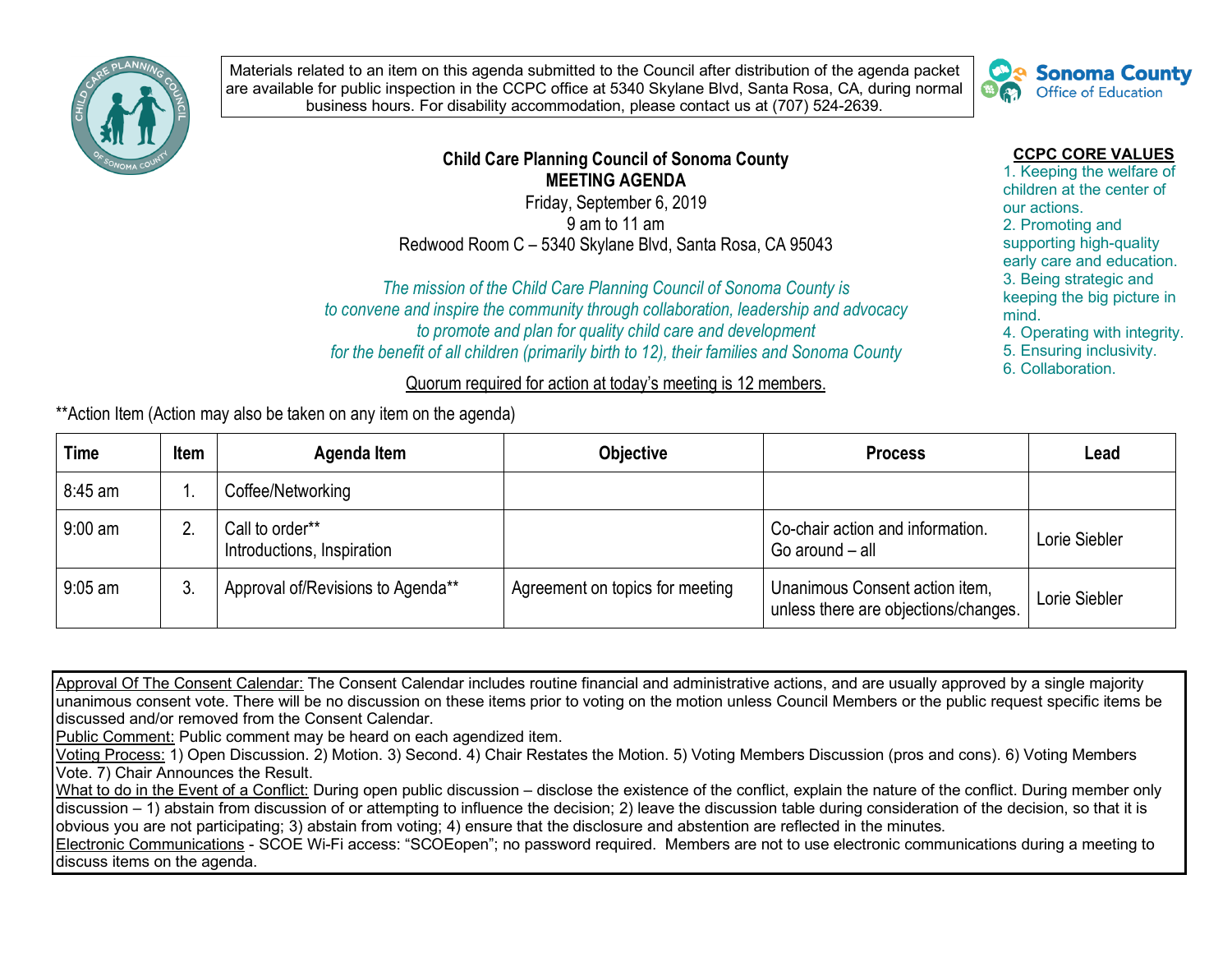| <b>Time</b> | <b>Item</b>      | <b>Agenda Item</b>                                                                                                                                                                                       | <b>Objective</b>                                                                                                                                                                                      | <b>Process</b>                                                     | Lead                                                                   |
|-------------|------------------|----------------------------------------------------------------------------------------------------------------------------------------------------------------------------------------------------------|-------------------------------------------------------------------------------------------------------------------------------------------------------------------------------------------------------|--------------------------------------------------------------------|------------------------------------------------------------------------|
| $9:10$ am   | $\overline{4}$ . | Consent Calendar**<br>a) CCPC Meeting Minutes of<br>5/3/19<br><b>Member Resignations</b><br>b)                                                                                                           | a) Approve record of previous<br>meeting<br>b) Accept the member<br>resignations of Emma<br>James and Stella Gonzalez                                                                                 | Unanimous Consent action items                                     | Lorie Siebler                                                          |
| $9:20$ am   | 5.               | Hot Topic - CCPC Programs                                                                                                                                                                                | Learn more about CCPC programs                                                                                                                                                                        | Presentation<br>Q&A/discussion                                     | Susy Marrón                                                            |
| 9:30 am     | 6.               | <b>Committee Reports</b><br><b>Executive Committee</b><br>a)<br><b>Finance Committee</b><br>b)<br><b>Membership Committee</b><br>C)                                                                      | Provide the Council with a report<br>from standing committees.                                                                                                                                        | Report, discussion                                                 | <b>Renee Whitlock-</b><br>Hemsouvanh<br>Missy Danneberg<br>Susy Marrón |
| 9:40 am     | 7 <sub>1</sub>   | <b>Coordinator Report</b><br><b>New Public Charge Rule</b><br>a)<br><b>Preschool Development Grant</b><br>b)<br>AB 1001/AB 324/SB 234<br>C)<br>CA Early Care & Education<br>d)<br><b>Workforce Study</b> | Discuss implications of new<br>a)<br>public charge rule.<br>Provide an update on the<br>b)<br>PDG work<br>Provide an update on<br>C)<br>legislation of interest.<br>Share information<br>$\mathsf{d}$ | Report, discussion, next steps                                     | Susy Marrón                                                            |
| 9:50 am     | 8.               | Break/Networking                                                                                                                                                                                         |                                                                                                                                                                                                       |                                                                    |                                                                        |
| 10:10 am    | 9.               | Child Care Consumers/Child Care<br>Providers Input/ Member<br>Announcements                                                                                                                              | Include direct perspectives and<br>updates on current issues                                                                                                                                          | CCPC members in these categories<br>share info about issues/trends | Lorie Siebler                                                          |
| $10:15$ am  | 10.              | Public (non-members) comment on<br>non-agendized items                                                                                                                                                   | Hear input from non-members on<br>any topic related to our mission                                                                                                                                    | Comments                                                           | Lorie Siebler                                                          |

CCPC • Sonoma County Office of Education

5340 Skylane Boulevard • Santa Rosa, CA 95403 • Phone: (707) 524-2639 • Fax: (707) 524-2666

[ccpc@scoe.org](mailto:ccpc@scoe.org) •<www.scoe.org/ccpc>